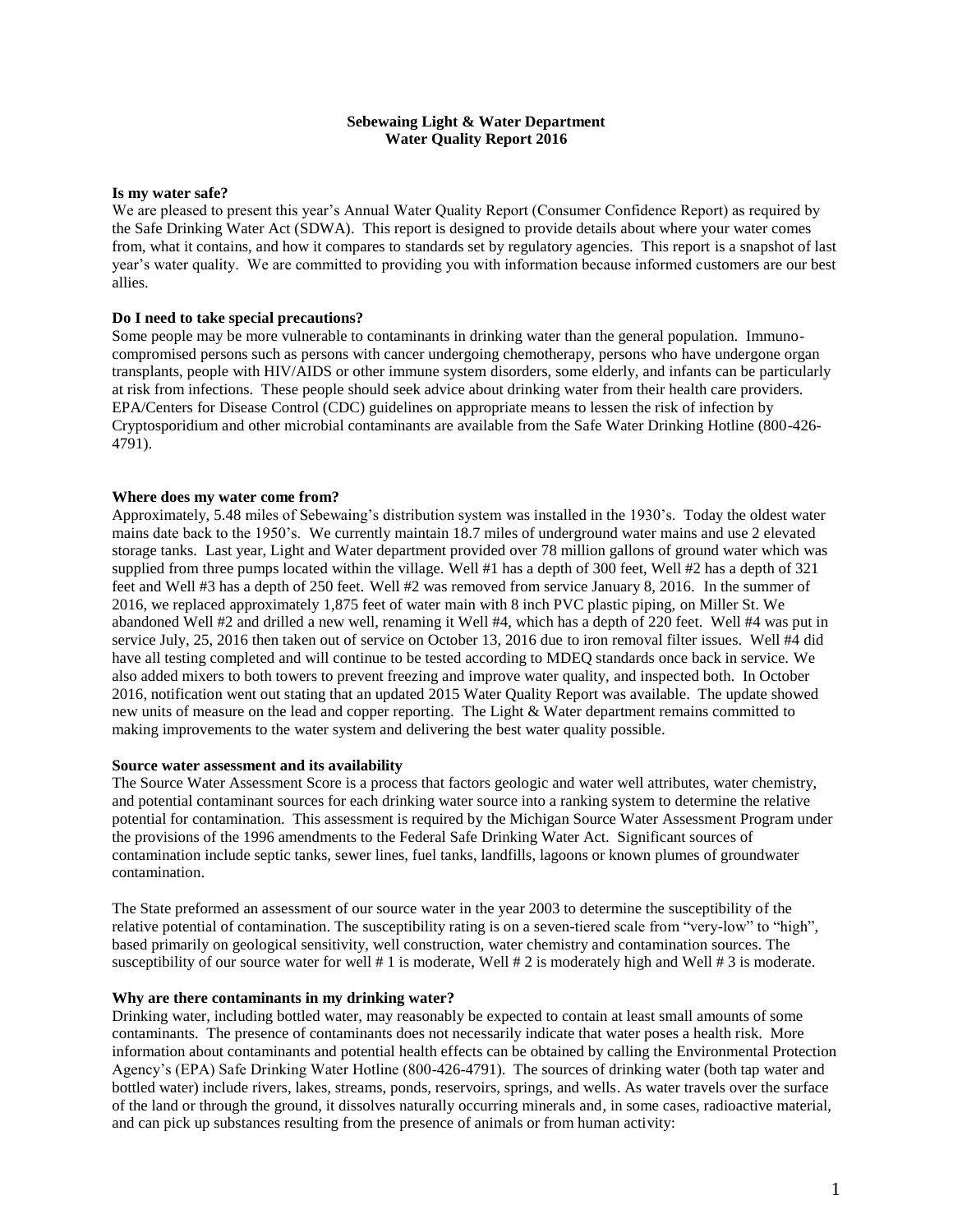- **Microbial contaminants,** such as viruses and bacteria that may come from sewage treatment plants, septic systems, agricultural livestock operations, and wildlife.
- **Inorganic contaminants,** such as salts and metals, which can be naturally occurring or result from urban storm water runoff, industrial or domestic wastewater discharges, oil and gas production, mining, or farming.
- **Pesticides and Herbicides,** which may come from a variety of sources such as agriculture, urban storm water runoff, and residential uses.
- **Organic chemical contaminants,** including synthetic and volatile organic chemicals, which are by-products of industrial processes and petroleum production, and can, also, come from gas stations, urban storm water runoff and septic systems.
- **Radioactive contaminants,** which can be naturally occurring or be the result of oil and gas production and mining activities.

In order to ensure that tap water is safe to drink EPA prescribes regulations that limit the amount of certain contaminants in water provided by public water systems. Food and Drug Administration (FDA) regulations establish limits for contaminants in bottled water which must provide the same protection for public health.

## **How can I get involved?**

Call us for the next opportunity for public participation in decisions about our drinking water. The Light and Water Committee meets the last Monday of every month at the Light and Water Department Office, 110 W. Main St., Sebewaing, MI 48759, (989-883-2700).

## **Water Conservation Tips**

Did you know that the average U.S. household uses approximately 400 gallons of water per day or 100 gallons per person per day? Luckily, there are many low-cost and no-cost ways to conserve water. Small changes can make a big difference – try one today and soon it will become second nature.

- Take shorter showers.
- Shut off the water after you wet your toothbrush.
- Use a water-efficient showerhead.
- Rinse your razor in the sink. Just fill your sink with a few inches of water.
- Run your clothes washer and dishwasher only when they are full.
- When washing dishes by hand, don't run the water. Fill the sink with water or use a wash tub/basin for rinsing.
- When cleaning fruits and vegetables don't let the water run. Use a wash basin or plug the sink.
- Scrape dishes instead of rinsing before placing in the dishwasher.
- Keep a bottle of drinking water in the refrigerator instead of running the faucet until the water is cold.
- Fix leaky toilets and faucets. Faucet washers are inexpensive and take only a few minutes to replace. To check your toilet for a leak, place a few drops of food coloring in the tank and wait. If it seeps into the toilet bowl without flushing, you have a leak.
- Adjust sprinklers so only your lawn is watered. Apply water only as fast as the soil can absorb it and during the cooler parts of the day to reduce evaporation.
- Cover your pool to reduce evaporation.
- Use mulch around trees, shrubs and plants. This will slow down evaporation and prevent weed growth.

\_\_\_\_\_\_\_\_\_\_\_\_\_\_\_\_\_\_\_\_\_\_\_\_\_\_\_\_\_\_\_\_\_\_\_\_\_\_\_\_\_\_\_\_\_\_\_\_\_\_\_\_\_\_\_\_\_\_\_\_\_\_\_\_\_\_\_\_\_\_\_\_\_\_\_\_\_\_\_\_\_\_\_\_\_\_\_\_\_\_\_\_\_

• Visit [www.epa.gov/watersense](http://www.epa.gov/watersense) for more information.

## **Water Quality Data Table**

In order to ensure that tap water is safe to drink, EPA prescribes regulations which limit the amount of contaminants in water provided by public water systems. The table below lists all of the drinking water contaminants that we detected during the calendar year of this report. Although many more contaminants were tested, only those substances listed below were found in your water. All sources of drinking water contain some naturally occurring contaminants. At low levels, these substances are generally not harmful in our drinking water. Removing all contaminants would be extremely expensive, and in most cases, would not provide increased protection of public health. A few naturally occurring minerals may actually improve the taste of drinking water and have nutritional values at low levels. The EPA or the State requires us to monitor for certain contaminants less than once per year because the concentrations of these contaminants do not vary significantly from year to year, or the system is not considered vulnerable to this type of contamination. As such, some of our data, though representative, may be more than a year old. In this table you will find terms and abbreviations that might not be familiar to you. A list is found at the end of this report to help you better understand these terms.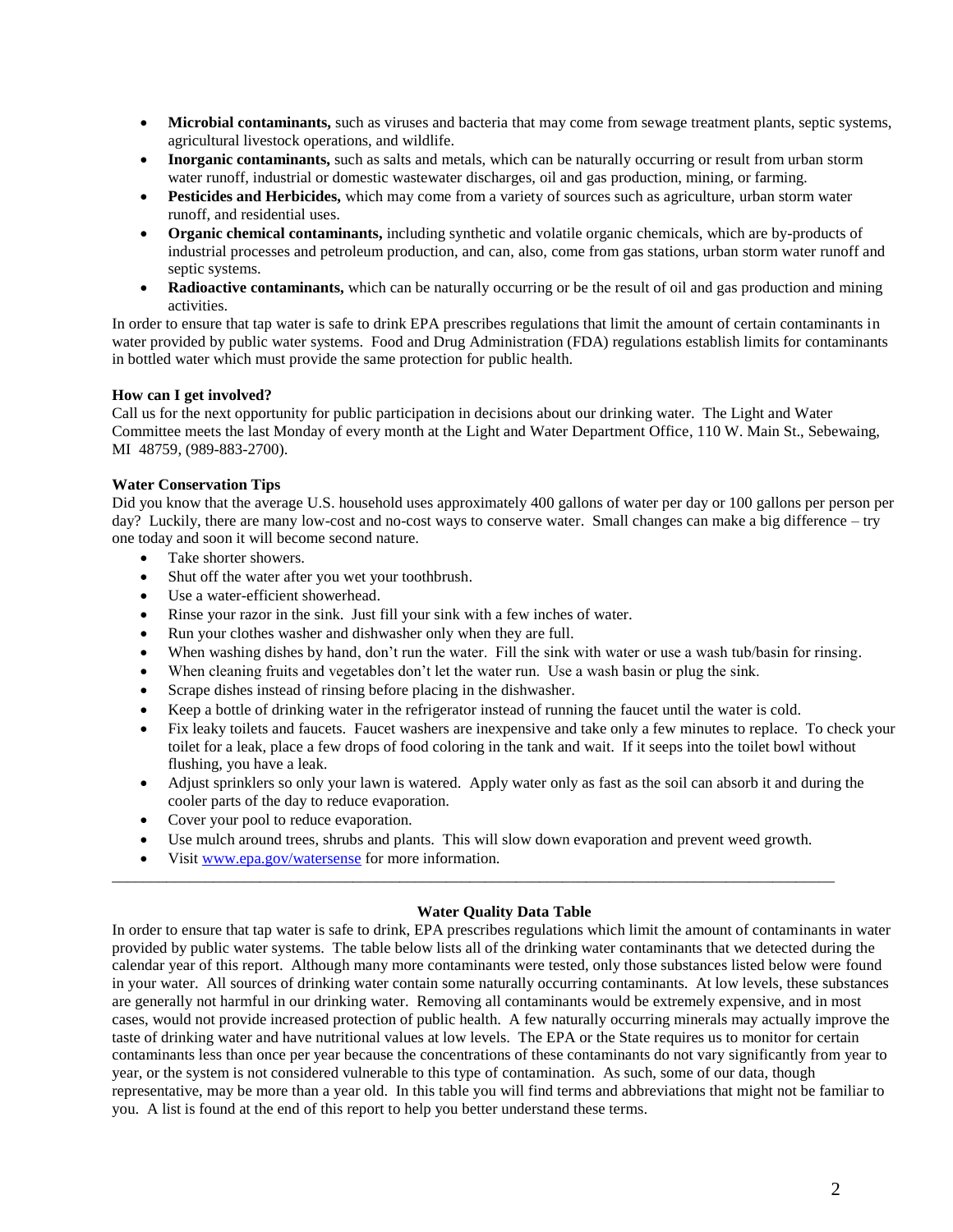# **Disinfection Byproducts**

|                               | <b>Health Limit MCL</b> | <b>Test Result</b> | <b>Date Tested</b> |
|-------------------------------|-------------------------|--------------------|--------------------|
| TOTAL TRIHAOLMETHANES (TTHM)  | $0.08$ mg/L             | $0.001$ mg/L       | 7/26/16            |
| TOTAL HALOACETIC ACIDS (HAA5) | $0.06$ mg/L             | not detected       | 7/23/16            |

System collection site was 41 North Beck St. With these test levels no action was required.

## **Disinfectants**

|                 | <b>Health Limit MRDL</b> | <b>Source</b>         | RAA        |
|-----------------|--------------------------|-----------------------|------------|
| <b>CHLORINE</b> |                          |                       |            |
| <b>RESIDUAL</b> | 4.0 <sub>ppm</sub>       | Water additive use to | $0.67$ ppm |
|                 |                          | control microbes      |            |

## **Inorganic Contaminants**

|                 | <b>Health Limit MCL</b> | <b>Source</b>           | <b>Test Result</b> |              | <b>Date Tested</b> |  |
|-----------------|-------------------------|-------------------------|--------------------|--------------|--------------------|--|
| <b>BARIUM</b>   | $2.0$ mg/L              | Erosion of              | Well #1            | $0.03$ mg/L  | 6/08/12            |  |
|                 |                         | <b>Natural Deposits</b> | Well #2            | $0.04$ mg/L  | 6/08/12            |  |
|                 |                         |                         | Well #3            | $0.04$ mg/L  | 2/27/13            |  |
|                 |                         |                         | Well #4            | $0.03$ mg/L  | 5/06/16            |  |
| <b>CHROMIUM</b> | $0.1$ mg/L              | Erosion of              | Well#1             | not detected | 6/08/12            |  |
|                 |                         | <b>Natural Deposits</b> | Well#2             | not detected | 6/08/12            |  |
|                 |                         |                         | Well#3             | not detected | 2/27/13            |  |
|                 |                         |                         | Well #4            | not detected | 5/06/16            |  |
| <b>SELENIUM</b> | $0.05$ mg/L             | Erosion of              | Well #1            | not detected | 6/08/12            |  |
|                 |                         | <b>Natural Deposits</b> | Well #2            | $0.002$ mg/L | 6/08/12            |  |
|                 |                         |                         | Well #3            | $0.001$ mg/L | 2/27/13            |  |
|                 |                         |                         | Well #4            | $0.005$ mg/L | 5/06/16            |  |
| <b>ARSENIC</b>  | $0.01$ mg/L             | Erosion of              | Well #1            | not detected | 6/08/12            |  |
|                 |                         | <b>Natural Deposits</b> | Well #2            | not detected | 6/08/12            |  |
|                 |                         |                         | Well #3            | not detected | 2/27/13            |  |
|                 |                         |                         | Well #4            | not detected | 5/06/16            |  |
| <b>FLUORIDE</b> | $4.0$ mg/L              | Erosion of              | Well #1            | $0.82$ mg/L  | 7/21/16            |  |
|                 |                         | <b>Natural Deposits</b> | Well #2            | $0.78$ mg/L  | 5/21/15            |  |
|                 |                         |                         | Well #3            | not detected | 7/21/16            |  |
|                 |                         |                         | Well #4            | $0.77$ mg/L  | 4/29/16            |  |
| <b>LEAD</b>     | $0.015$ mg/L            | Erosion of              | Well #1            | not detected | 6/07/12            |  |
|                 |                         | <b>Natural Deposits</b> | Well #2            | $0.001$ mg/L | 6/07/12            |  |
|                 |                         |                         | Well #3            | not detected | 2/27/13            |  |
|                 |                         |                         | Well #4            | not detected | 5/06/16            |  |
|                 |                         |                         |                    |              |                    |  |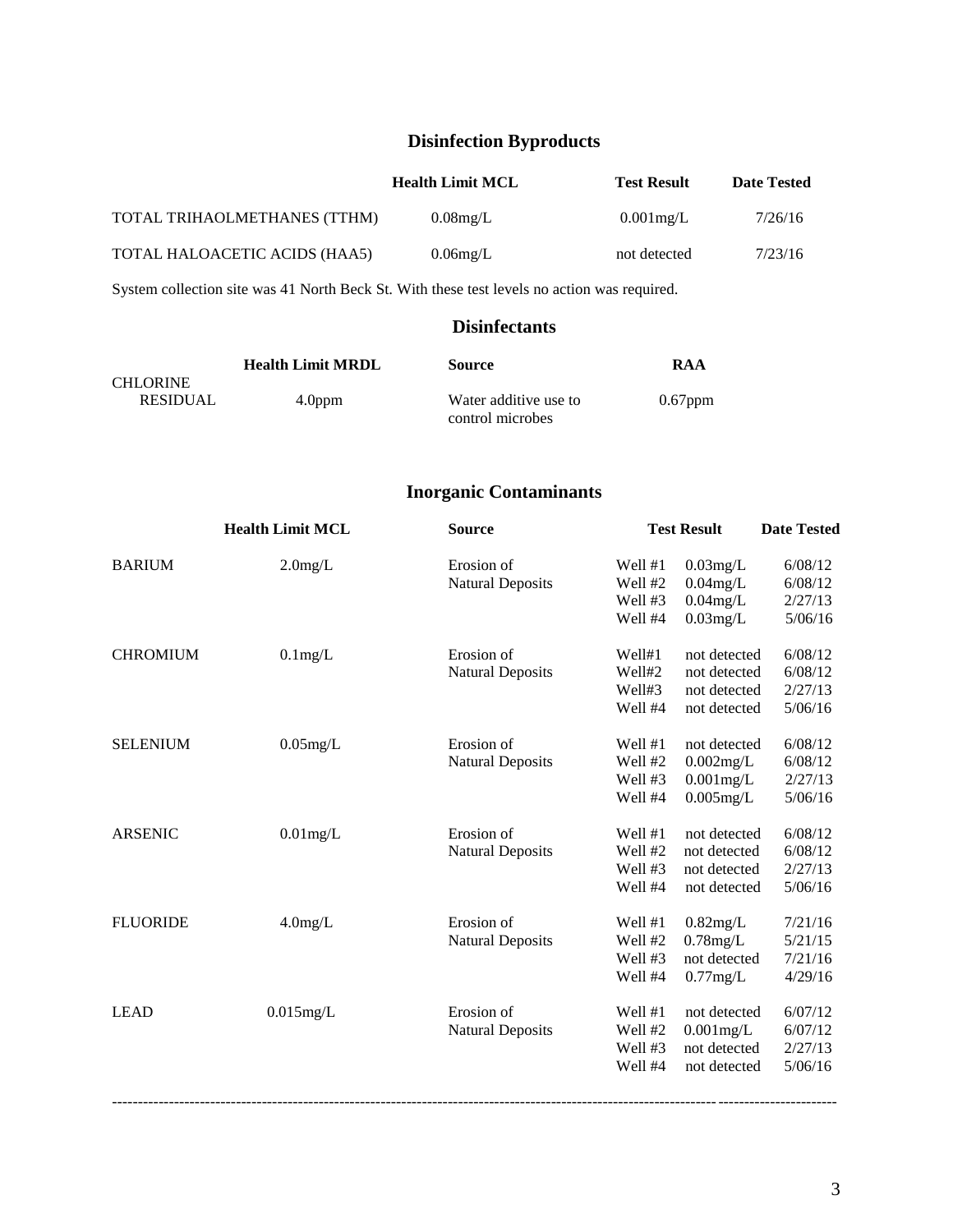| <b>Health Limit</b> 90% of Samples                   | MCL             | <b>Source</b> | <b><this b="" level<=""></this></b> | # of Sample                                                             | <b>Date Tested</b>     | <b>Exceeding MCL</b> |              |         |
|------------------------------------------------------|-----------------|---------------|-------------------------------------|-------------------------------------------------------------------------|------------------------|----------------------|--------------|---------|
| LEAD-action level at<br>consumer taps (ppb)          | $15$ ppb        |               | 4ppb                                | <b>Erosion of Natural</b><br>Deposits; household<br>plumbing corrosion; |                        | $\Omega$             |              | 6/26/14 |
| <b>COPPER-action level</b><br>at consumer taps (ppb) | $1,300$ ppb     |               | 150ppb                              | <b>Erosion of Natural</b><br>Deposits; household<br>plumbing corrosion  |                        | $\overline{0}$       |              | 6/26/14 |
|                                                      |                 |               |                                     | <b>Radionuclides</b>                                                    |                        |                      |              |         |
| AI DUA DADTICI EC                                    | $15.0$ $\sigma$ |               | $E$ rogion of                       |                                                                         | $W_{\alpha}$ 11 $\#$ 1 |                      | not dotacted | 0/27/16 |

| <b>ALPHA PARTICLES</b> | 15pCi/L | Erosion of                            | Well $# 1$           | not detected                         | 9/27/16            |
|------------------------|---------|---------------------------------------|----------------------|--------------------------------------|--------------------|
|                        |         | Natural Deposits                      |                      | Well # 3 $3.36$ pCi/L                | 9/27/16            |
|                        |         |                                       |                      | Well $#4$ not detected               | 9/27/16            |
| RADIUM 228             | 5pCi/L  | Erosion of<br><b>Natural Deposits</b> | Well #1<br>Well $#4$ | not detected<br>$1.20 \text{ pCi/L}$ | 10/4/16<br>10/4/16 |

## **Additional Contaminants**

In an effort to insure the safest water possible the State has required us to monitor some contaminants not required by Federal Regulations. Of those contaminants, only the ones listed below were found in your water.

|                       | <b>Health Limit MCL</b> | <b>Source</b>           |            | <b>Test Result</b> | <b>Date Tested</b> |
|-----------------------|-------------------------|-------------------------|------------|--------------------|--------------------|
| SODIUM(automated)     | N/A                     | Erosion of              | Well $# 1$ | 172mg/L            | 7/21/16            |
|                       |                         | <b>Natural Deposits</b> | Well $# 2$ | $294$ mg/L         | 5/21/15            |
|                       |                         |                         | Well $# 3$ | 182mg/L            | 7/21/16            |
|                       |                         |                         | Well #4    | $288$ mg/L         | 4/29/16            |
| <b>CHLORIDE</b>       | N/A                     | Erosion of              | Well $# 1$ | 297mg/L            | 7/21/16            |
|                       |                         | <b>Natural Deposits</b> | Well $# 2$ | $610$ mg/L         | 5/21/15            |
|                       |                         |                         | Well $# 3$ | $309$ mg/L         | 7/21/16            |
|                       |                         |                         | Well #4    | $750$ mg/L         | 4/29/16            |
| IRON(automated)       | N/A                     | Erosion of              | Well $# 1$ | 0.3mg/L            | 7/21/16            |
|                       |                         | <b>Natural Deposits</b> | Well $# 2$ | not detected       | 5/21/15            |
|                       |                         |                         | Well $# 3$ | 0.4mg/L            | 7/21/16            |
|                       |                         |                         | Well #4    | $0.8$ mg/L         | 4/29/16            |
| <b>SULFATE</b>        | N/A                     | Erosion of              | Well $# 1$ | $74$ mg/L          | 7/21/16            |
|                       |                         | <b>Natural Deposits</b> | Well $# 2$ | 191mg/L            | 5/21/15            |
|                       |                         |                         | Well $# 3$ | $75$ mg/L          | 7/21/16            |
|                       |                         |                         | Well #4    | 267mg/L            | 4/29/16            |
| <b>HARDNESS AS</b>    |                         |                         |            |                    |                    |
| CALCIUM CARBONATE N/A |                         | Erosion of              | Well $# 1$ | $273$ mg/L         | 7/21/16            |
|                       |                         | <b>Natural Deposits</b> | Well $# 2$ | $505$ mg/L         | 5/21/15            |
|                       |                         |                         | Well $# 3$ | $289$ mg/L         | 7/21/16            |
|                       |                         |                         | Well #4    | $558$ mg/L         | 4/29/16            |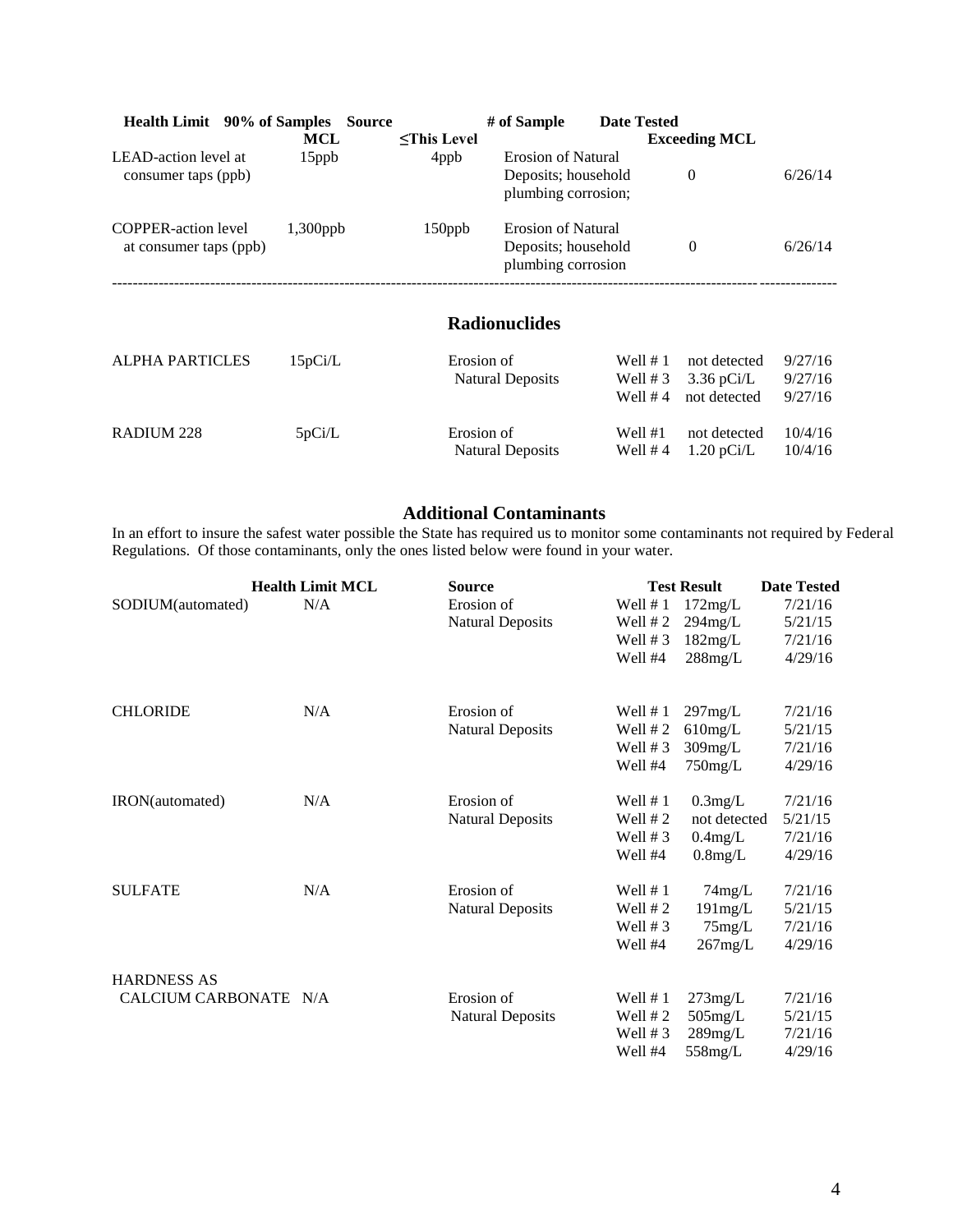#### **Health Effects:**

**Lead**--- If present, elevated levels of lead can cause serious health problems, especially for pregnant women and young children. Lead in drinking water is primarily from materials and components associated with service lines and home plumbing. Sebewaing Light & Water Dept. is responsible for providing high quality drinking water, but cannot control the variety of materials used in plumbing components. When your water has been sitting for several hours, you can minimize the potential for lead exposure by flushing your tap for 30 seconds to 2 minutes before using water for drinking or cooking. If you are concerned about lead in your water, you may wish to have your water tested. Information on lead in drinking water, testing methods, and steps you can take to minimize exposure is available from the Safe Drinking Water Hotline (1-800-426- 4791) or on the USEPA Web site. (http://water.epa.gov/drink/info/lead/index.cfm).

**Copper**--- Copper is an essential nutrient, but some people who drink water containing copper in excess of the action level over a relatively short amount of time could experience gastrointestinal distress. Some people who drink water containing copper in excess of the action level over many years could suffer liver or kidney damage. People with Wilson's disease should consult their personal doctor.

**Barium**--- Some people who drink water containing barium in excess of the MCL over many years could experience an increase in their blood pressure.

**Chromium**--- Some people who use water containing chromium well in excess of the MCL over many years could experience allergic dermatitis.

**Selenium**--- Selenium is an essential nutrient. However, some people who drink water containing selenium in excess of the MCL over many years could experience hair or fingernail losses, numbness in fingers or toes, or problems with their circulation.

**Arsenic**--- Some people who drink water containing arsenic in excess of the MCL over many years could experience skin damage or problems with their circulatory system, and may have an increased risk of getting cancer.

**Fluoride**--- Some people who drink water containing fluoride in excess of the MCL over many years could get bone disease, including pain and tenderness of the bones. Fluoride in drinking water at half the MCL or more may cause mottling of children's teeth, usually in children less than nine years old. Mottling, also known as dental fluorosis, may include brown staining and/or pitting of the teeth, and occurs only in developing teeth before they erupt from the gums.

**Sodium**---High levels of salt intake may be associated with hypertension in some individuals.

**Alpha Particles**---Increased risk of cancer.

**Radium 228**---Increased risk of cancer.

**Chlorine**---Eye/nose irritation; stomach discomfort

**Note:** The EPA requires monitoring of over 80 drinking water contaminants. Those listed above are not the only contaminants tested for in your drinking water. For a complete list, contact Sebewaing Light and Water Department. We met all the monitoring and reporting requirements for 2016.

We are pleased to provide you with this information to keep you fully informed about your water. We will be updating this report annually, and will also keep you informed of any problems that may occur throughout the year, as they happen.